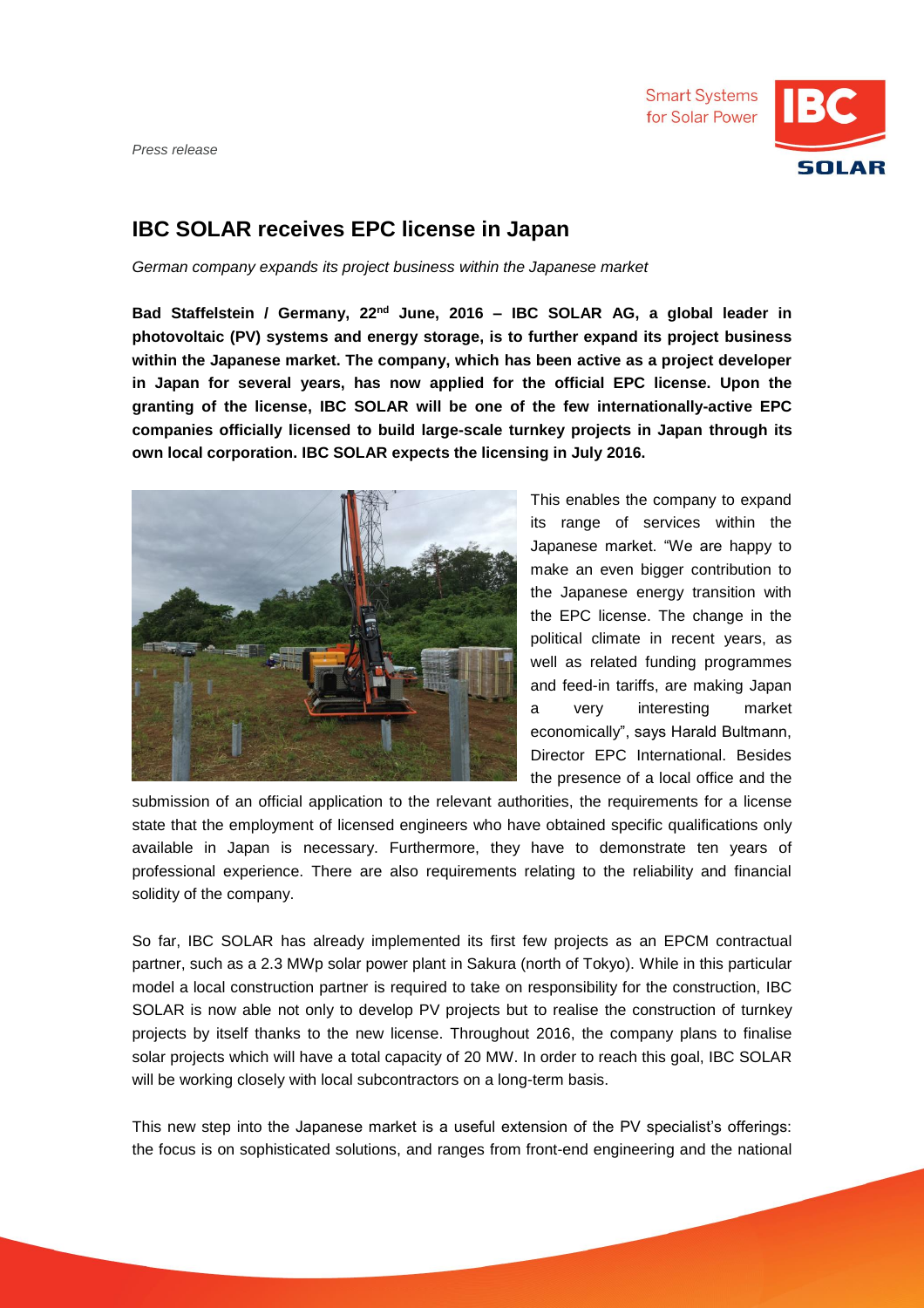and international procurement of quality components, right up to levelling of surface areas and to full installation. IBC SOLAR specialises in smaller projects (between 1 and 5 MWp) in topographically challenging areas. With its numerous characteristics and particularly high safety regulations, experience is the key to achieving sustained business success in such a complex market.

## **Local projects with international expertise**

IBC SOLAR's regional subsidiary is currently working on two PV projects; since the beginning of June 2016, a 0.5 MWp has been under construction in the Gifu prefecture. The system is located on a small terraced and, in relation to its design, demanding area. Thanks to smooth cooperation with local partners, the construction is projected to finish in July 2016. Within the same timeframe, the company will also be implementing another project in Fuchumachi (Toyama prefecture) with 1.6 MWp, after the project was able to be secured exclusively by IBC SOLAR. "The location is topographically very demanding: on the one hand, we have to take into account that heavy snowfall is a very real possibility, but on the other, the soil at this location is very loose, which in itself has special requirements in regards to the structural engineering. Here, we will benefit from IBC SOLAR's extensive experience of the global implementation of large-scale projects", explains Bultmann.

As one of the oldest and most experienced PV suppliers globally, IBC SOLAR is able to bring valuable experience to the Japanese PV market. Extensive knowledge in the planning and installation of large-scale projects, as well as the firm's solid economic structure, provides IBC SOLAR's clients with smooth financing in cooperation with local financial institutes. Thanks to an extended quality assurance and control during the whole value chain, IBC SOLAR is able to secure the maximum efficiency of a PV system, and is able to offer clients and investors longterm planning security for their investments, as well as a secured cash flow.

More information on the company's international project portfolio, as well as on further news and product highlights from IBC SOLAR, can be discovered at the Intersolar Europe (22<sup>nd</sup> to 24th June, 2016), Europe's leading trade fair for solar technology, in hall A3, booth 290.

## **About IBC SOLAR**

IBC SOLAR is a leading global solutions and services provider for photovoltaics and energy storage. The family-owned and operated company offers complete solutions for power production from solar energy and covers the entire spectrum, from planning to the turnkey handover of photovoltaic installations. Globally, IBC SOLAR has already implemented photovoltaic systems with a total capacity of more than 3 gigawatts (GWp). The scale ranges from solar parks, which feed electricity into the grid, to systems for residential and commercial self-consumption, off-grid systems and large-scale storage. IBC SOLAR sells its photovoltaic components and systems over an extensive network of local installers. As project developer and EPC contractor, IBC SOLAR plans, implements and offer large scale solar projects worldwide. Through maintenance and monitoring, IBC SOLAR ensures an optimal performance of the solar parks.

IBC SOLAR was founded in 1982 in Bad Staffelstein, Germany, by CEO Udo Möhrstedt. IBC SOLAR is represented by several subsidiaries around the world and is directed from its headquarters in Bad Staffelstein.